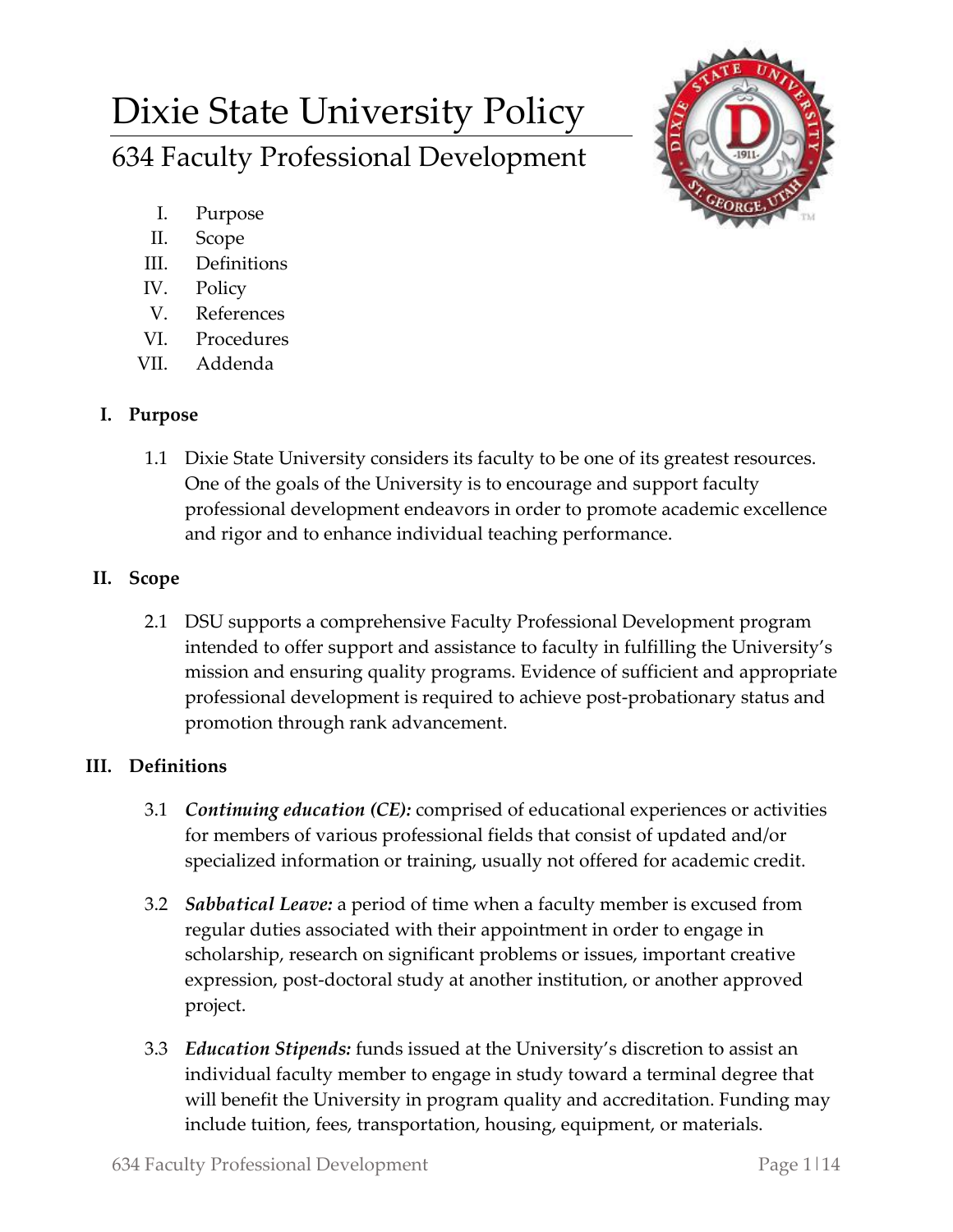3.4 *Education Leave:* funding awarded at the University's discretion to cover full or partial salary and benefits for a post-probationary faculty member to earn a terminal degree in the faculty member's field of appointment in situations where a program has insufficient terminally-degreed faculty and assisting a current faculty member to obtain a terminal degree is more effective for the University than hiring an additional or new terminally-degreed faculty member.

## **IV. Policy**

- 4.1 Eligibility
	- 4.1.1 A faculty member is awarded professional development funding based on peer review by the Faculty Professional Development Committee (PDC), administrative review of a specific proposal, and available funding.
	- 4.1.2 Funds are available to all full-time, non-term appointed faculty. A faculty member on disciplinary probation is ineligible to receive professional development funding in any form. Funds are issued to individual members of the faculty, not allotted to departments, divisions, or schools.
	- 4.1.3 All travel required or funded through the Faculty Professional Development Program must conform to 6-4 General Travel and all other applicable policies and procedures.
	- 4.1.4 Faculty members who receive professional development funds but do not fulfill the specified post-award reporting requirement(s) will be ineligible to apply for any Faculty Professional Development Program funding or opportunities for a period of three (3) years after the original award.
	- 4.1.5 The award of professional development funds to an individual faculty member does not infer that the individual will be retained or granted tenure, continuing status, non-probationary status, or promotion through rank advancement.
	- 4.1.6 Nothing in this policy restricts the right of the University to implement termination provisions found in 371 Faculty Termination and/or 641 Retention, Promotion and Tenure Policy.

### 4.2 Funding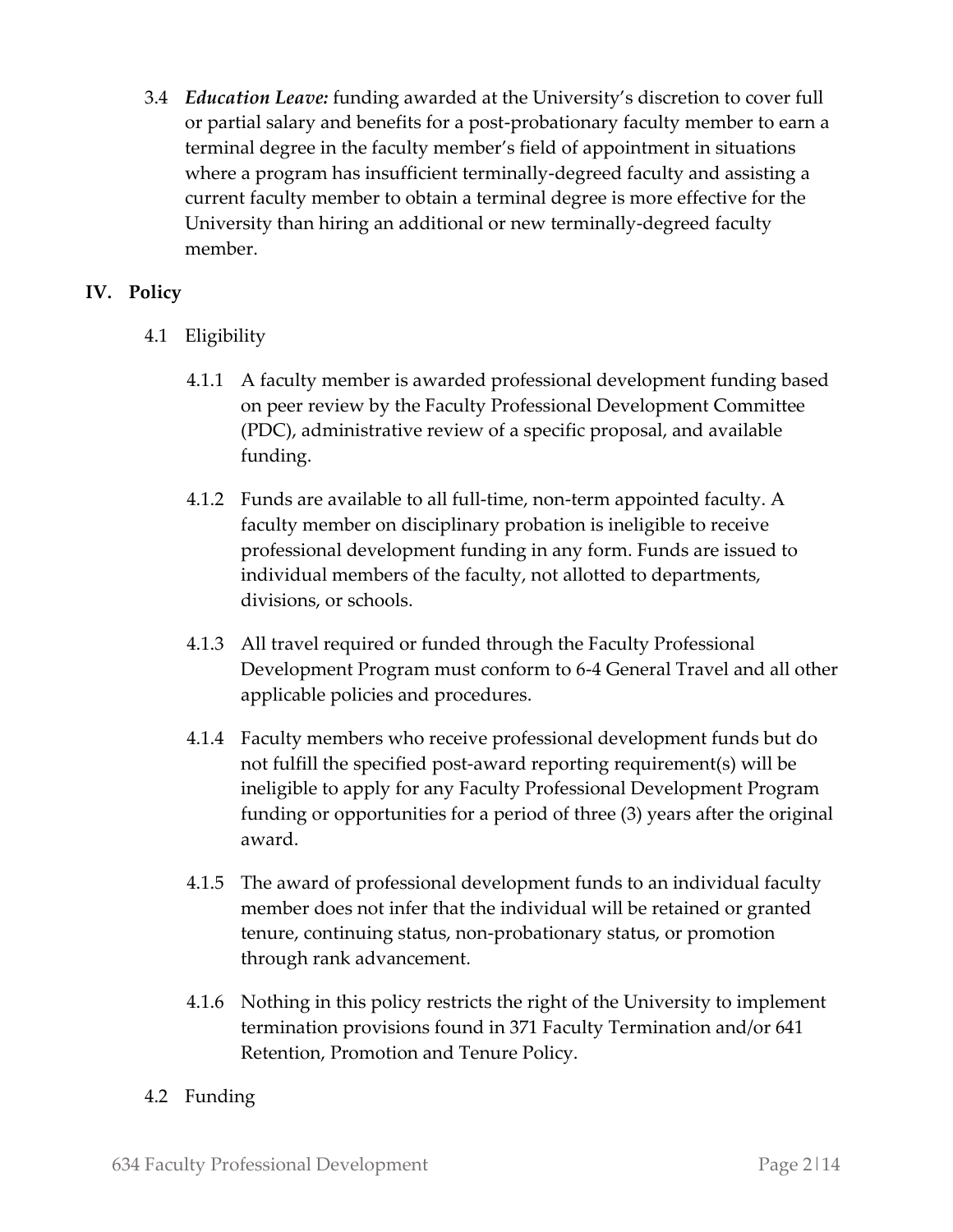- 4.2.1 Professional Development Grants are largely dependent on funding from the Faculty Professional Development budget.
- 4.2.2 Other professional development opportunities are not funded from the Faculty Professional Development budget.
	- 4.2.2.1 Full-Time faculty members who are required to maintain licensure or certification in a specific profession are eligible to request continuing education funding through deans and/or departments.
	- 4.2.2.2 Educational Leave and Educational stipends are not funded through professional development, but may be funded from divisional sources.
	- 4.2.2.3 Sabbatical funding is not available through professional development, however it may be funded (see section 4.6)
- 4.3 Faculty Professional Development Committee
	- 4.3.1 Professional development requests, proposals, and applications are reviewed by the Faculty Professional Development Committee, which is comprised of:
		- 4.3.1.1 The Committee chair is chosen jointly by the Faculty Senate President and the Provost. The chair is non-voting except in circumstances of recusal or a tie.
		- 4.3.1.2 Full-time, non-term appointment representative faculty members, one from each of the University's academic colleges.
		- 4.3.1.3 The Executive Director of Human Resources or designee serves as an ex officio member.
	- 4.3.2 If a member of the Committee requests any form of professional development funding during the term of committee service, that person will remove him/herself from voting and discussion of that request. In cases of such recusal, the committee chair will be eligible to vote.
- 4.4 Reporting
	- 4.4.1 The Provost will provide a written report to the Committee chair of the professional development funds from all sources actually distributed to faculty as well as funds pending reimbursement prior to the December and March reviews and at the end of the fiscal year.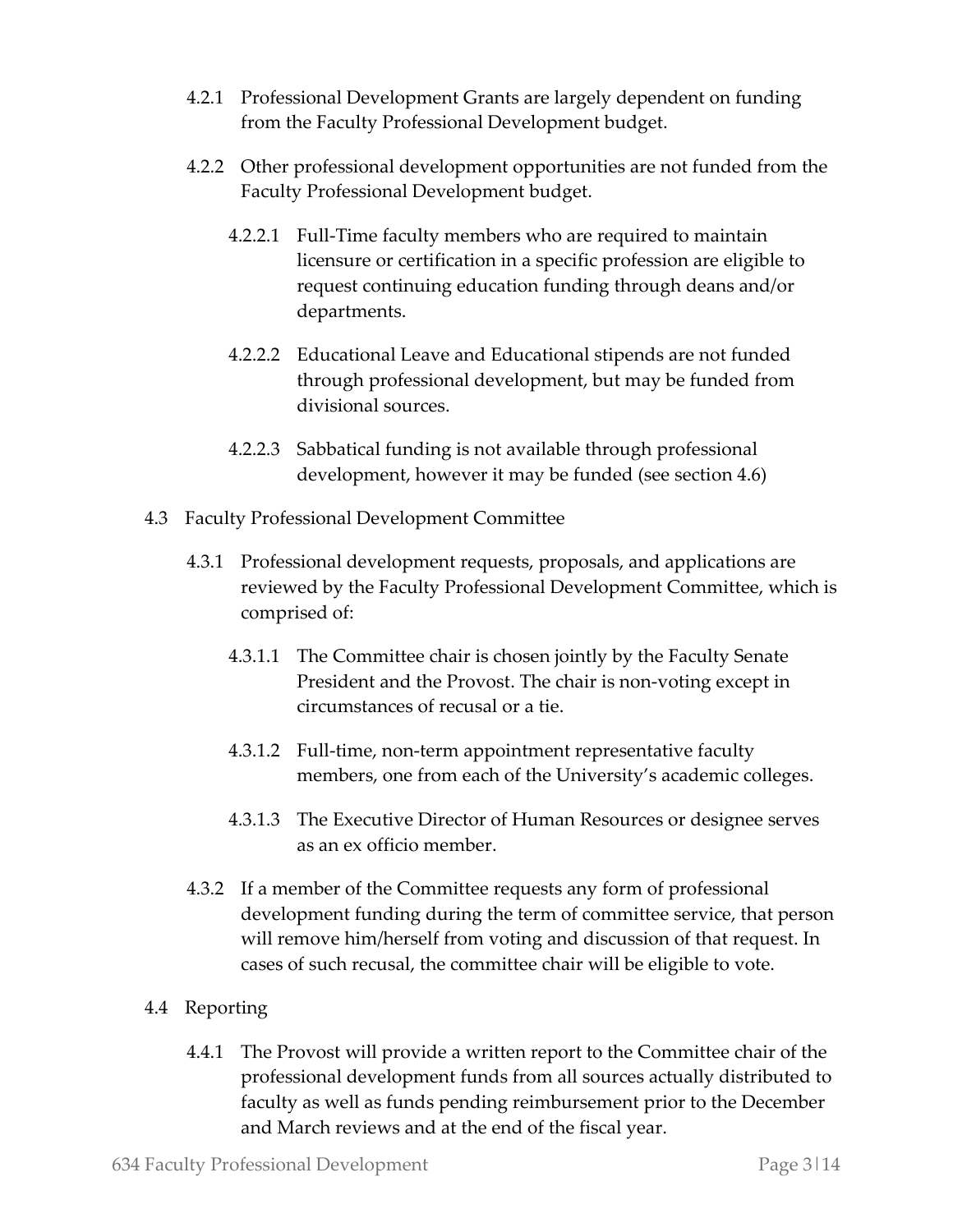- 4.4.2 Annually, the Committee will provide a general report to the Faculty Senate on professional development requests received and approved.
- 4.5 Professional Development Grants
	- 4.5.1 Professional Development Grants are available to help faculty better fulfill their teaching responsibilities by assisting faculty members to stay current in their academic disciplines and to learn and develop current pedagogical techniques. Professional Development Grants are made available annually to help full-time faculty members maintain and improve academic rigor and excellence within the university community in fulfillment of the academic mission of DSU.
		- 4.5.1.1 Full-time faculty members are eligible to apply for Professional Development Grants. Faculty members with limited term appointments are ineligible.
	- 4.5.2 Responsibilities
		- 4.5.2.1 The Committee expects that each applicant will honestly and thoroughly articulate the need underlying the request for a professional development grant and explain how the experience will aid the faculty member in meeting that need. It is the responsibility of the applicant to carefully describe how the proposed experience will meet the required needs and provide benefit for both the faculty member and the University. Committee evaluation of applications will primarily be based on these descriptions. The Committee will prioritize applications based on the faculty member's need and the expected benefit of the professional development experience.
		- 4.5.2.2 It is the responsibility of the Committee to evaluate all applications on the stated criteria within a timely manner following each application deadline. Evaluation of applications will be conducted without reference to the identities of applicants. When the Committee is unable to fund an applicant's request, notice will be given to the faculty member not more than 14 calendar days after the date applications review was completed.
		- 4.5.2.3 When an application deadline falls on a weekend or University holiday, the committee will have 14 calendar days to make recommendations, beginning on the next academic day after the deadline.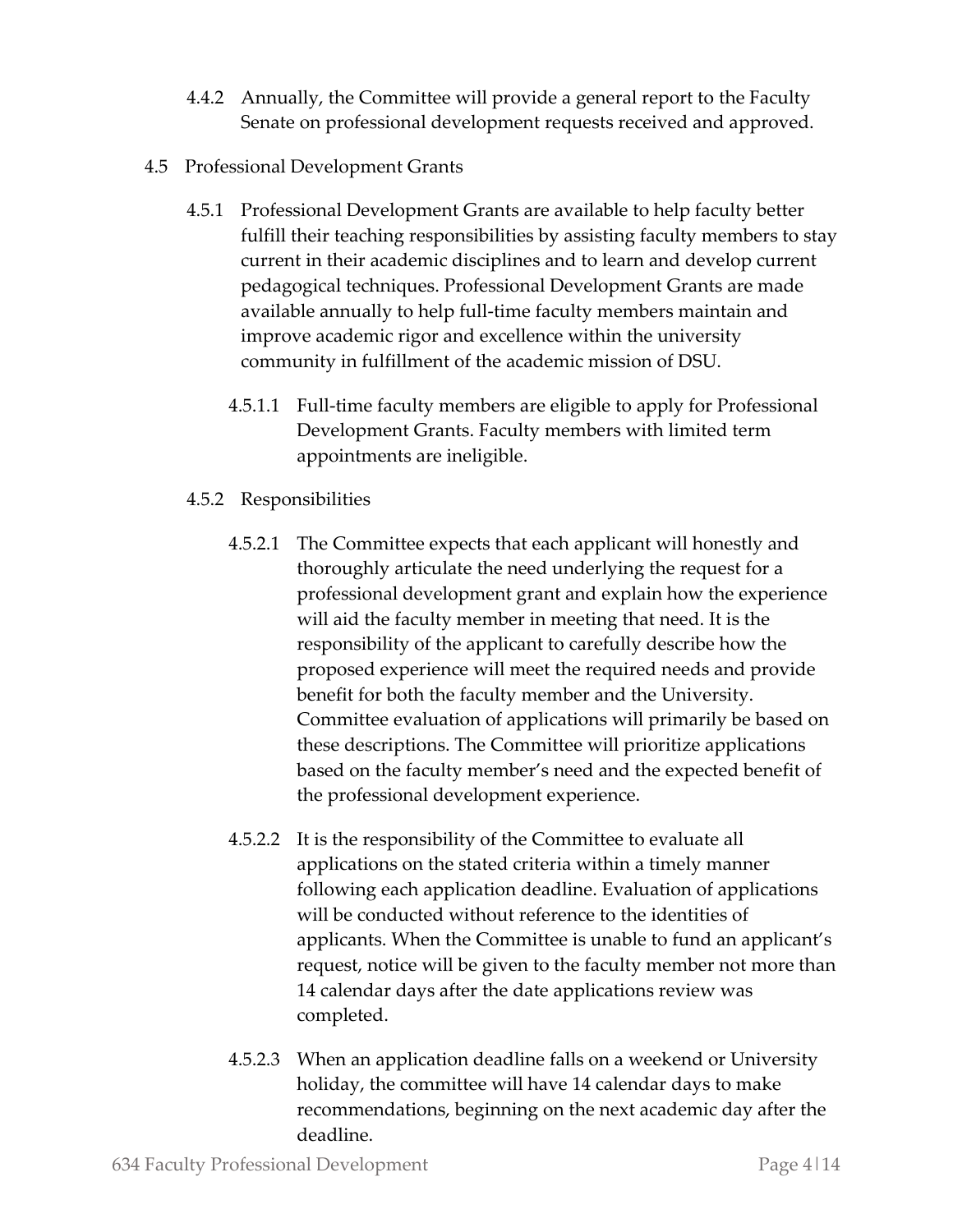- 4.5.3 Applicants will demonstrate through the application process that a need exists and that the need will be satisfied through the proposed professional development experience. Examples of needs include but are not limited to the following activities, which are not comprehensive and are not listed in order of importance:
	- 4.5.3.1 Learning about new developments within a faculty member's discipline.
	- 4.5.3.2 Learning about content in order to develop a new course.
	- 4.5.3.3 Improving one's teaching skills.
	- 4.5.3.4 Contributing to the academic reputation and/or influence of the University.
	- 4.5.3.5 Developing qualifications to teach required courses.
- 4.5.4 The following activities are examples of experiences that can be funded through Professional Development Grants. This list is not intended to be comprehensive and the experiences are not ranked in order of importance.
	- 4.5.4.1 Participation in or attendance at a research or professional conference.
	- 4.5.4.2 Participation in or attendance at a teaching-oriented conference.
	- 4.5.4.3 Enrolling in workshops or courses unrelated to earning a terminal degree.
	- 4.5.4.4 Travel to conduct research and/or carry out creative activity as defined in Policy 641. These requests will be considered during the March review period only.
- 4.5.5 The following types expenses are excluded:
	- 4.5.5.1 Membership in professional organizations unless such membership is inseparable from another allowable fee (registration at a conference, for example).
	- 4.5.5.2 Course work being applied toward a terminal degree.
	- 4.5.5.3 Supporting student research activities.
	- 4.5.5.4 Paying assistants or students.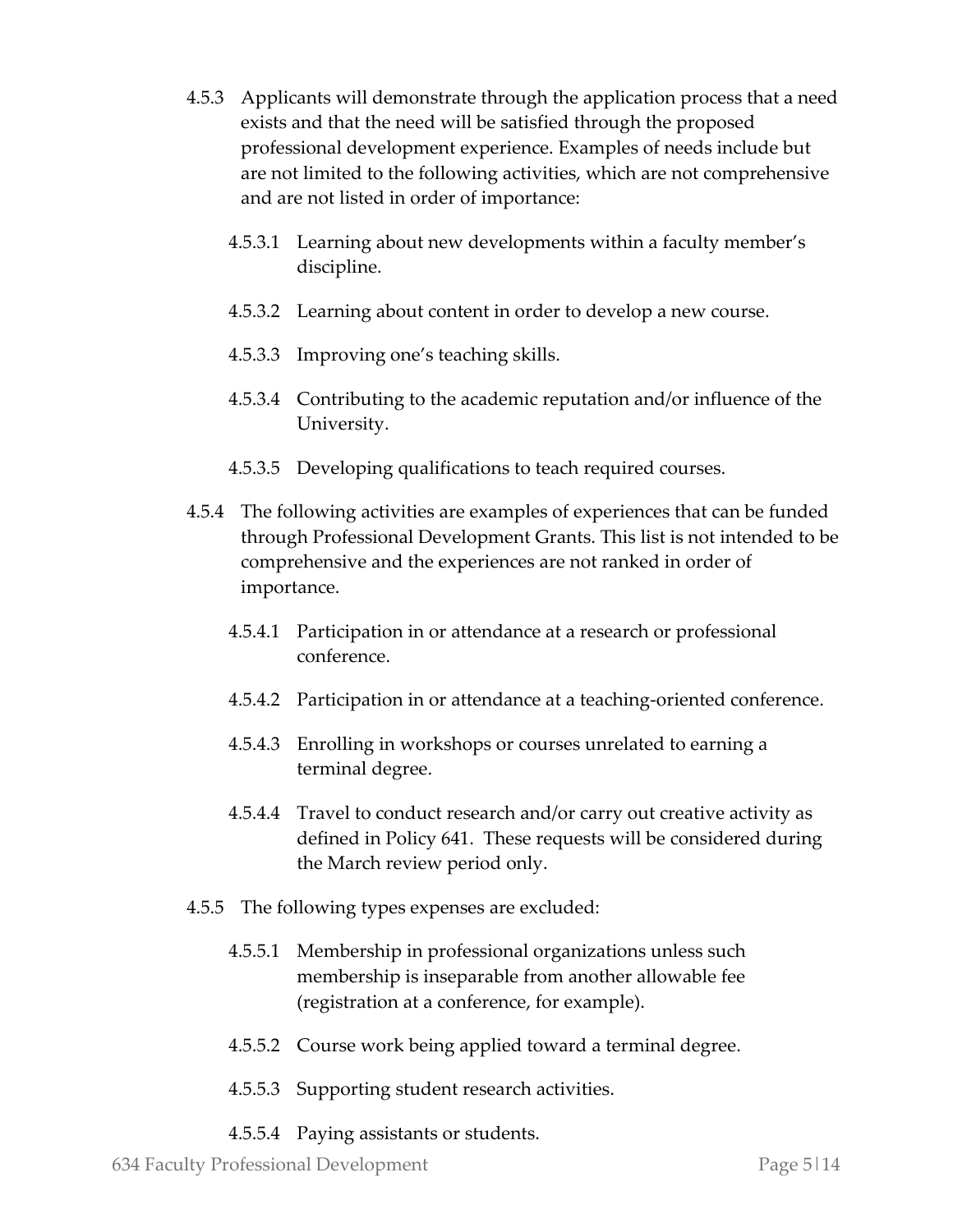- 4.5.5.5 Continuing education not directly related to the faculty member's teaching responsibilities.
- 4.5.5.6 Expenses incurred while teaching a travel study or study abroad course.
- 4.5.5.7 Faculty members who receive an Educational Stipend, or Sabbatical or Educational Leave are ineligible to receive a Professional Development Grant in the same academic year.
- 4.5.6 The following criteria are used to assess and prioritize requests:
	- 4.5.6.1 Significance and institutional impact of the need delineated in the application.
	- 4.5.6.2 Potential of the proposed experience to fulfill that need.
	- 4.5.6.3 Ability of the experience to accrue benefit to students.
	- 4.5.6.4 Period of time since the faculty member last received professional development funding. Consideration is given to faculty members who have not recently received professional development funding.
- 4.5.7 A faculty member is not required to disclose deficiencies identified through evaluations in order to secure a Professional Development Grant. Funding for remediation of identified deficiencies may be available from alternate sources.
- 4.5.8 Applications submitted to the chair of the Committee are accepted throughout the year, with deadlines at 5:00 p.m. on each of the following days:
	- 4.5.8.1 September 15
	- 4.5.8.2 November 15
	- 4.5.8.3 January 15
	- 4.5.8.4 March 15
- 4.5.9 When an application deadline falls on a weekend or University holiday, the deadline will be 5:00 p.m. on the next academic day after the deadline. Applications received after a deadline will not be reviewed until the next deadline.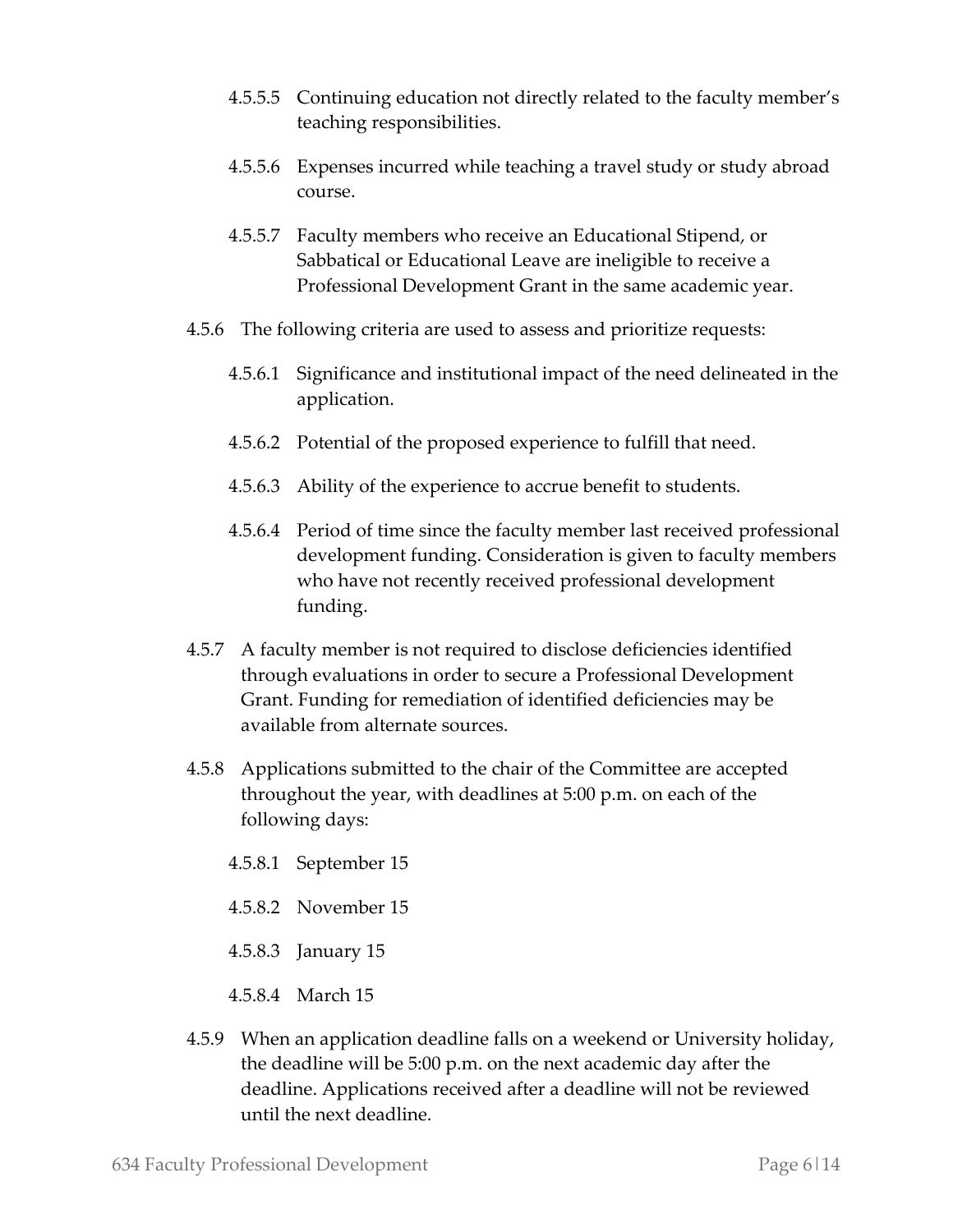- 4.5.10 The Committee may deny or postpone applications in earlier review periods as necessary to reserve some funds for applications received later in the academic year.
- 4.5.11 Funding Limit
	- 4.5.11.1 Professional development funds are generally limited to \$2,000 per person per academic year.
	- 4.5.11.2 Recommendations for an individual faculty member may not exceed \$6,000 in a three-year period.
	- 4.5.11.3 Additional or alternate funding for professional development experiences may be obtained from other sources.
	- 4.5.11.4 These limits are not guarantees of the availability of this much funding for each faculty member, they are only a maximum limit.
- 4.5.12 Post-Award Requirements.
	- 4.5.12.1 Recipients of Professional Development Grants may be required to submit a brief report outlining the activity to the appropriate Dean. A faculty member should check with their Dean as to what their particular reporting requirements are.
	- 4.5.12.2 The report of the activity must be included in the faculty member's required online portfolio.
	- 4.5.12.3 Faculty members are also encouraged to share information and insights gained through professional development experiences with other faculty members in formal or informal settings.
- 4.6 Sabbatical Leave
	- 4.6.1 Sabbatical Leave is not a faculty benefit; it is a program for professional development and creativity that benefits the University which is awarded at the University's discretion. Sabbatical Leave is subject to availability of funds and suitable instructional replacements.
	- 4.6.2 Full-time tenured or continuing status faculty members with at least six (6) years of full-time faculty service at DSU are eligible to submit requests. Probationary faculty members and faculty members with limited term appointments are ineligible.
		- 4.6.2.1 A faculty member who is awarded a Sabbatical or Educational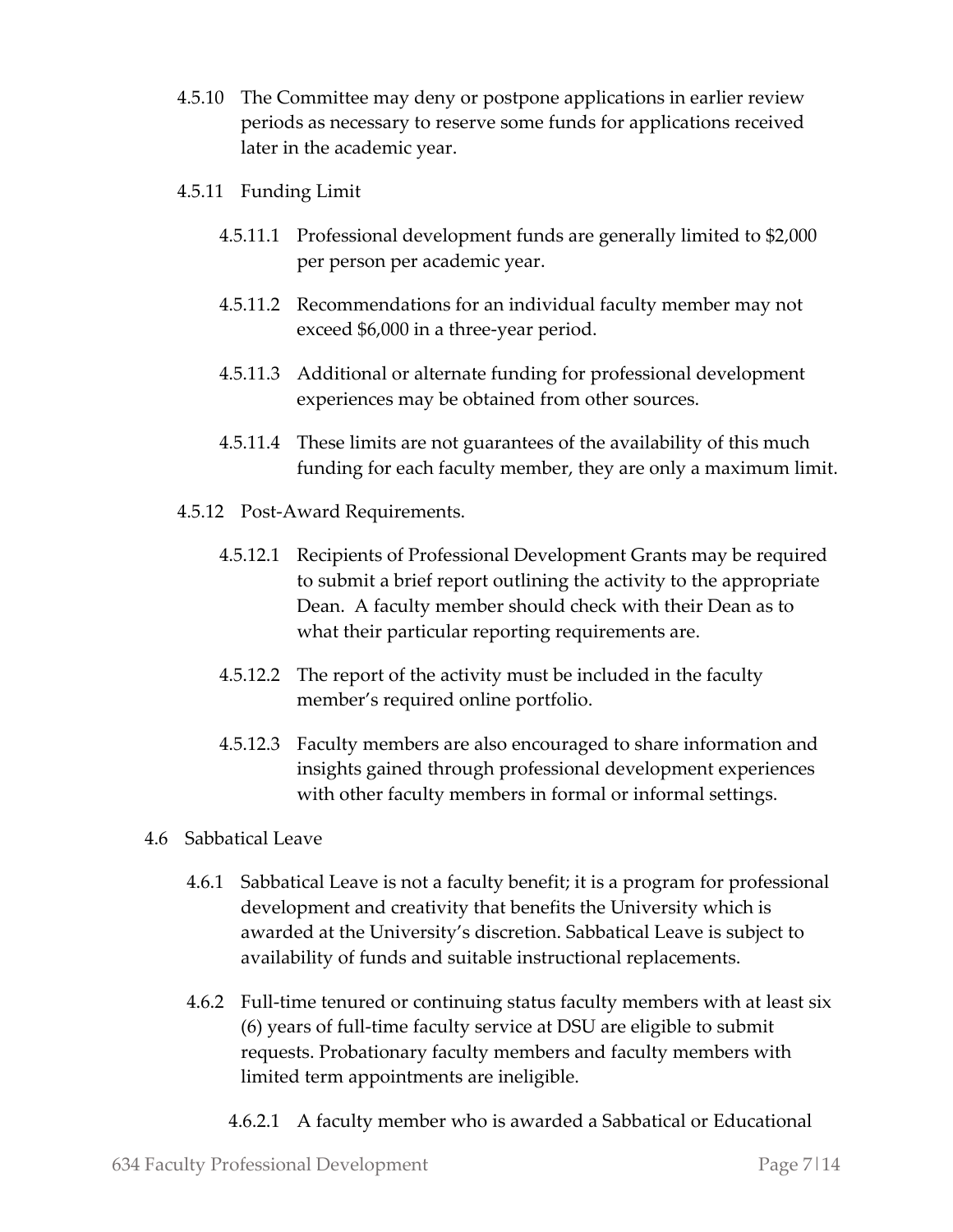Leave may not submit an application for Sabbatical Leave for at least six (6) years after the end of the previous leave.

- 4.6.2.2 Sabbatical Leave may not be used for the purpose of obtaining a terminal degree in one's discipline of appointment. (See Educational Leave below.)
- 4.6.3 Proposals for Sabbatical Leave must be submitted to the chair of the Faculty Professional Development Committee by November 15 to be considered for the subsequent academic year. Proposals must include provisions for formal dissemination to the University community of the knowledge and/or skills gained through the sabbatical.
	- 4.6.3.1 Professional Development funds will not be used for Sabbatical Leave. The role of the Faculty Professional Development Committee is advisory, and all recommendations will be forwarded to the relevant dean and Provost for approvals.
- 4.6.4 The following criteria are used to assess and prioritize requests:
	- 4.6.4.1 Potential benefit to the University from the proposed sabbatical activities.
	- 4.6.4.2 Length and quality of the faculty member's service to the University.
	- 4.6.4.3 Relationship of proposed activity to faculty member's area of appointment or assigned duties and potential benefit to students.
- 4.6.5 Funding
	- 4.6.5.1 A faculty member may be awarded up to 75% of his/her annual base salary for a two semester Sabbatical Leave, and up to 75% of half of the annual base salary for a one semester Sabbatical Leave. Sabbatical Leave is not offered during summer semesters.
	- 4.6.5.2 Sabbatical Leave requires additional approvals from the President of the University and the Board of Trustees prior to being awarded.
	- 4.6.5.3 If a faculty member's Sabbatical Leave has been approved by the Board of Trustees but is cancelled due to funding restrictions, the faculty member is entitled to Sabbatical Leave at the earliest possible time without reapplication.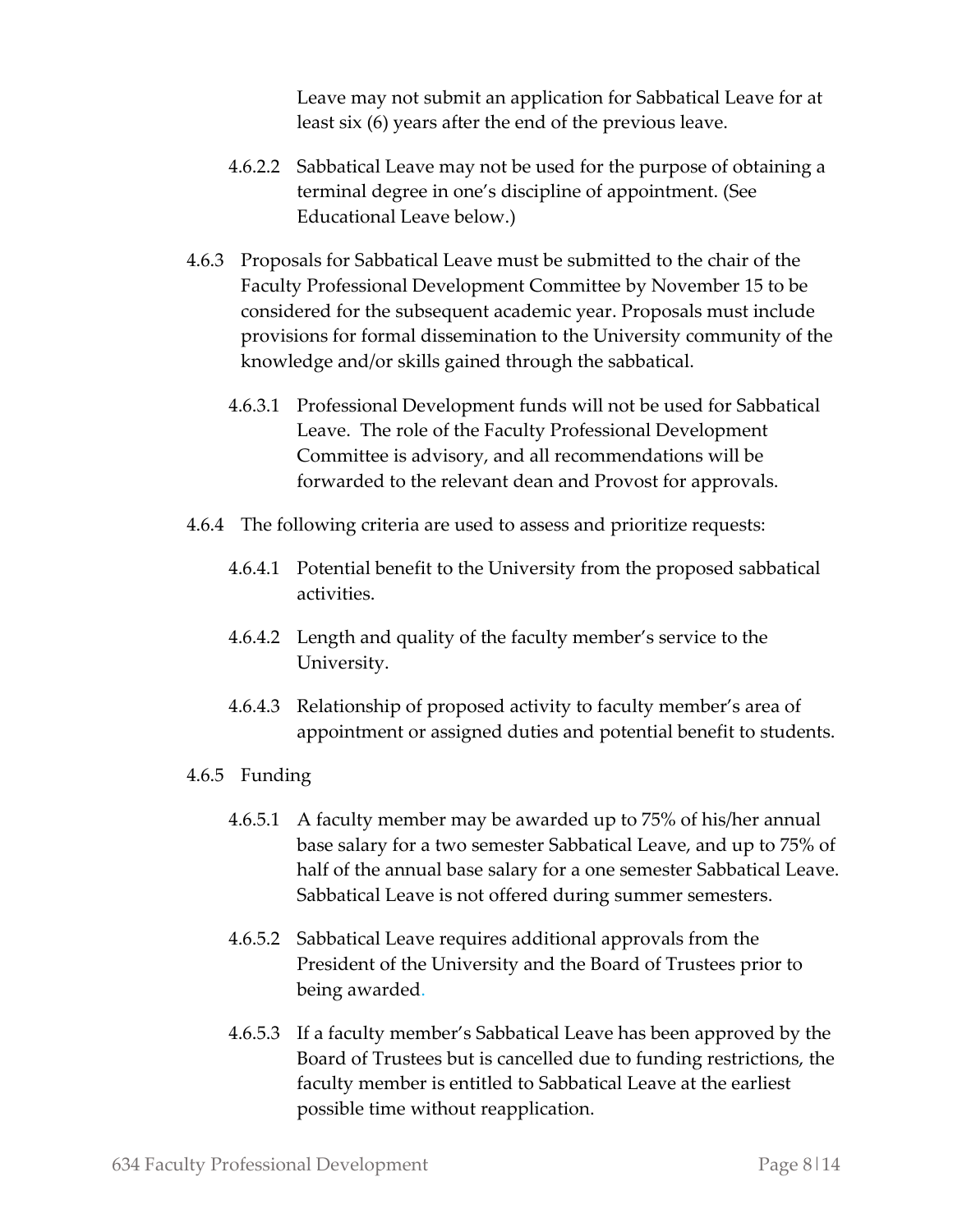#### 4.6.6 Conditions

- 4.6.6.1 The period of time on Sabbatical Leave accrues toward rank advancement.
- 4.6.6.2 A faculty member on Sabbatical Leave is eligible to receive all adjustments in salary for which s/he would otherwise qualify and continues to receive University benefits.
- 4.6.6.3 Except in extreme circumstances, a faculty member may not defer or cancel an approved Sabbatical Leave less than 60 days prior to the start of the leave period.
- 4.6.6.4 A faculty member on Sabbatical Leave:
	- 4.6.6.4.1 Must disclose all scholarships, subsidies, and grant monies that were provided during the sabbatical period.
	- 4.6.6.4.2 May not receive any additional compensation or professional development funding from the University during the sabbatical period.
	- 4.6.6.4.3 May accept a fellowship, assistantship, research grant, or similar employment, but in no case shall the compensation from the University and the outside source(s) total more than 100% of the amount of the individual faculty member's full-time base salary during the sabbatical period. Outside compensation or earnings must be disclosed.
	- 4.6.6.4.4 May receive an allowance, stipend, or grant from non-University sources for transportation, housing, equipment, or materials. Such allowances do not accrue toward total compensation.
	- 4.6.6.4.5 A faculty member on Sabbatical Leave remains employed by the University and must perform self-evaluations and be evaluated by supervisors according to the requirements of 642 Faculty Evaluations.

#### 4.6.7 Post Award Requirements

4.6.7.1 A written report to the faculty member's department chair and dean and the Provost must be submitted not more than 60 days after the end of the Sabbatical Leave.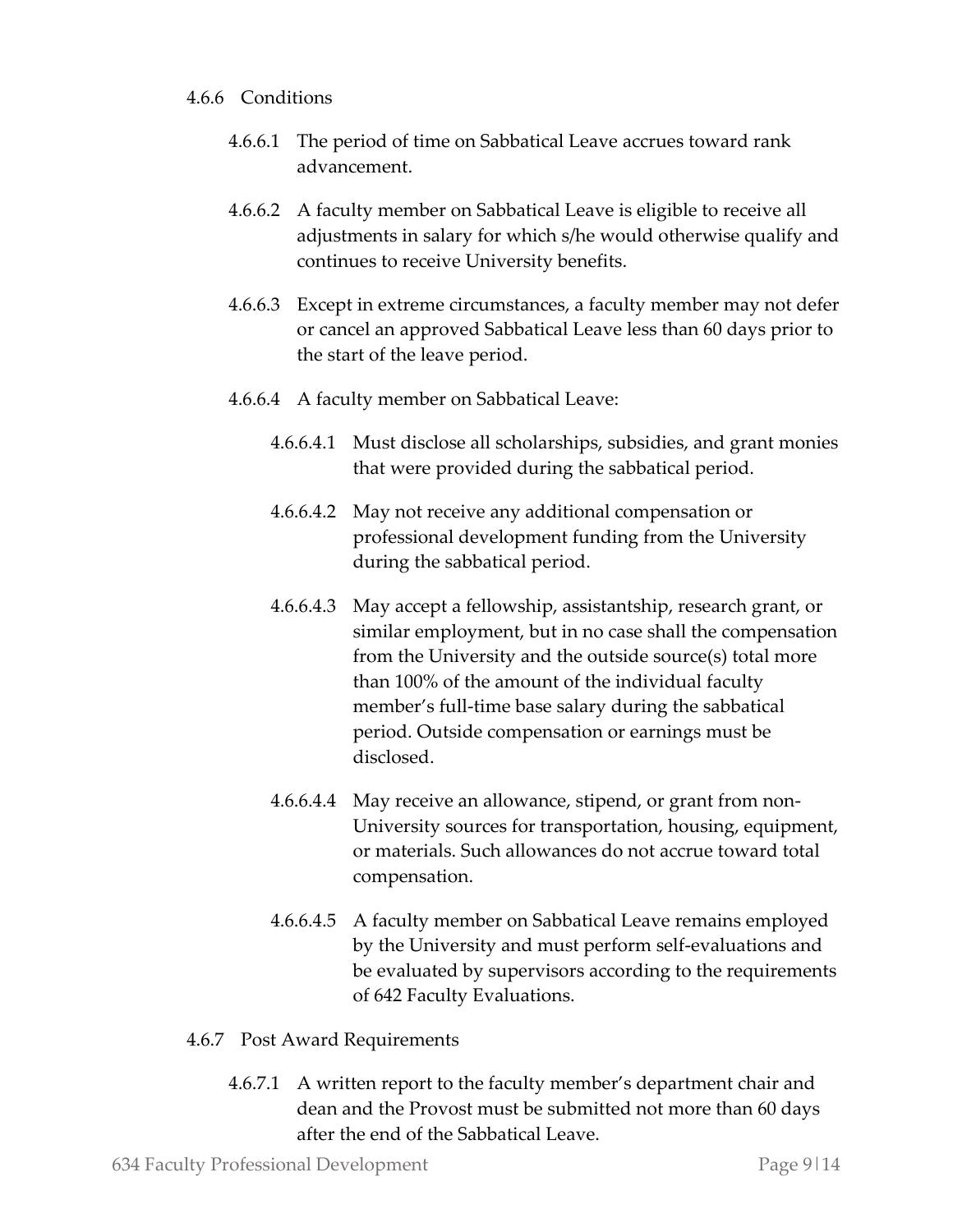- 4.6.7.2 An oral report to the Board of Trustees is required.
- 4.6.7.3 At the conclusion of a Sabbatical Leave, the faculty member is required to return to the University and serve for a length of time at least equal to the sabbatical period or the salary and benefits or s/he will be contractually obligated to repay the University an amount equal to the salary received and the cost of employee benefits received from the University while on Sabbatical Leave.
- 4.7 Educational Stipends
	- 4.7.1 Full-time faculty members who have not earned the terminal degree required in their discipline of appointment may be eligible to apply for Educational Stipends at their Dean and Provost's discretion. Faculty members with limited term appointments are ineligible.
	- 4.7.2 A faculty member cannot be awarded Sabbatical Leave and an Educational Stipend in the same academic year. A faculty member cannot be awarded an Educational Stipend and a Professional Development Grant during the same academic year. Faculty may receive Educational Leave and an Educational Stipend during the same year.

#### 4.7.3 Conditions

- 4.7.3.1 Verification of attendance/participation and satisfactory academic progress in the form of an official transcript must be provided to the Dean and Provost after each semester of study for inclusion in the faculty member's personnel file.
- 4.7.3.2 If the faculty member does not show satisfactory progress toward degree, s/he will be contractually obligated to repay the University an amount equal to the Educational Stipend received.
- 4.7.4 The funding limit for an individual faculty member from all University sources is \$2,500 per year and \$10,000 lifetime.

#### 4.8 Educational Leave

4.8.1 Education Leave may be awarded in situations where a program has insufficient terminally-degreed faculty and assisting a current faculty member to obtain a terminal degree is more effective for the University than hiring an additional or new terminally-degreed faculty member. The faculty member on educational leave can be excused from all or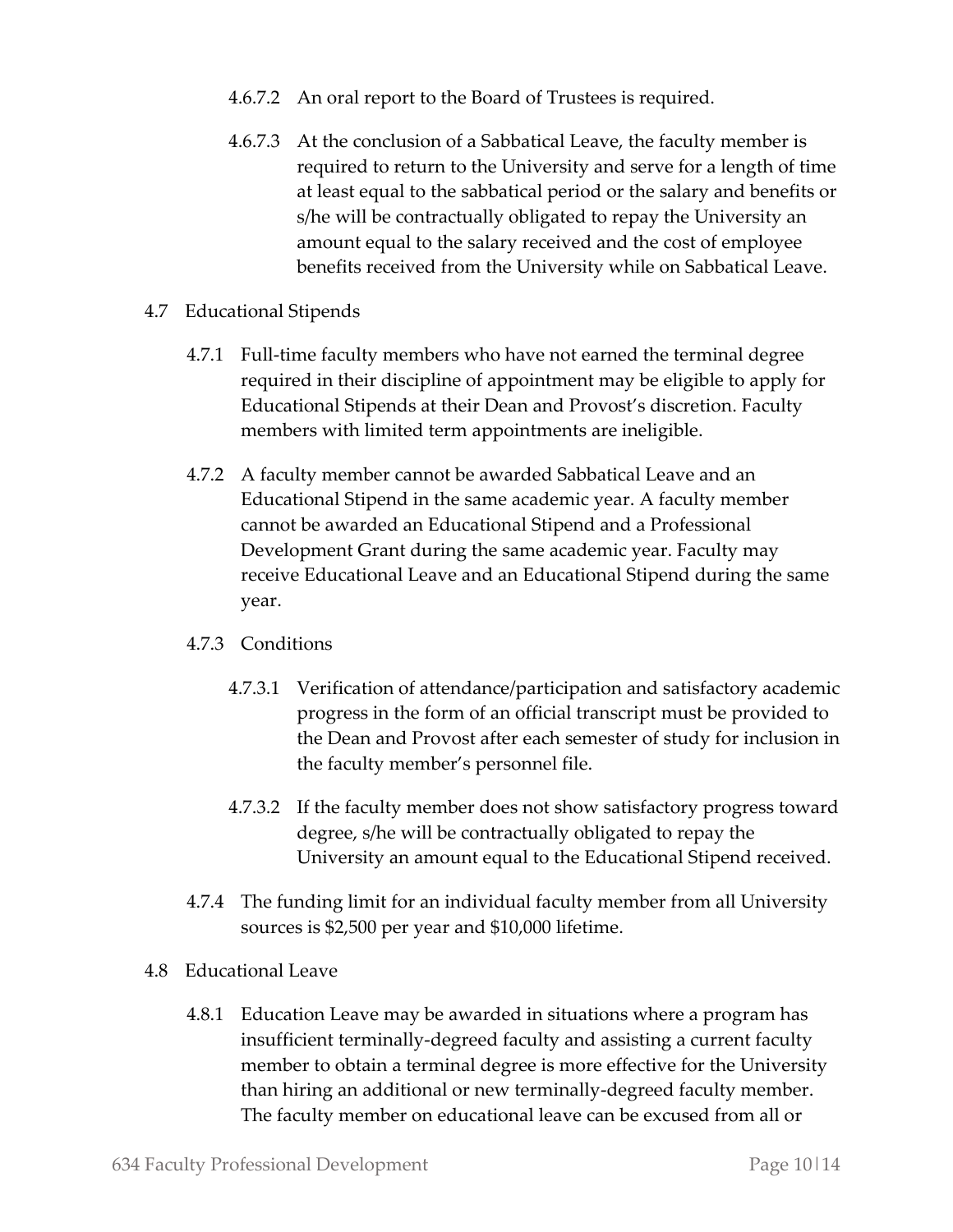some of his/her faculty duties during the Educational Leave. A written agreement between the University and the faculty detailing specific requirements and expectations as outlined in this policy member is required.

- 4.8.2 Full-time faculty members who have not earned the terminal degree required in their field of appointment may be eligible to apply for Educational Leave at the Dean and Provost's discretion. Faculty members with limited term appointments are ineligible.
- 4.8.3 A faculty member cannot be awarded Educational Leave and Sabbatical Leave during the same academic year. A faculty member on Educational Leave cannot receive Professional Development funding. A faculty member may receive Educational Leave and an Educational Stipend during the same year.
- 4.8.4 No more than three (3) years of Educational Leave is available to any faculty member. In cases of financial exigency, Educational Leave may be cancelled or postponed by the University.
- 4.8.5 A faculty member on Educational Leave:
	- 4.8.5.1 Is eligible to receive 75 100% of base salary but is not eligible to receive any additional compensation or professional development funding from the University other than an Educational Stipend.
	- 4.8.5.2 May accept a fellowship, assistantship, research grant, or similar employment, but in no case shall the compensation from the University and the outside source total more than 100% of the amount of the individual faculty member's full-time base salary during the Educational Leave period.
	- 4.8.5.3 May receive an Educational Stipend from the University or an allowance, stipend, or grant from non-University sources for tuition, fees, transportation, housing, equipment, or materials. Such stipends and allowances do not accrue toward total compensation.
	- 4.8.5.4 Is eligible to receive all adjustments in salary for which s/he would otherwise qualify and continues to receive University benefits.
	- 4.8.5.5 A faculty member on Educational Leave remains employed by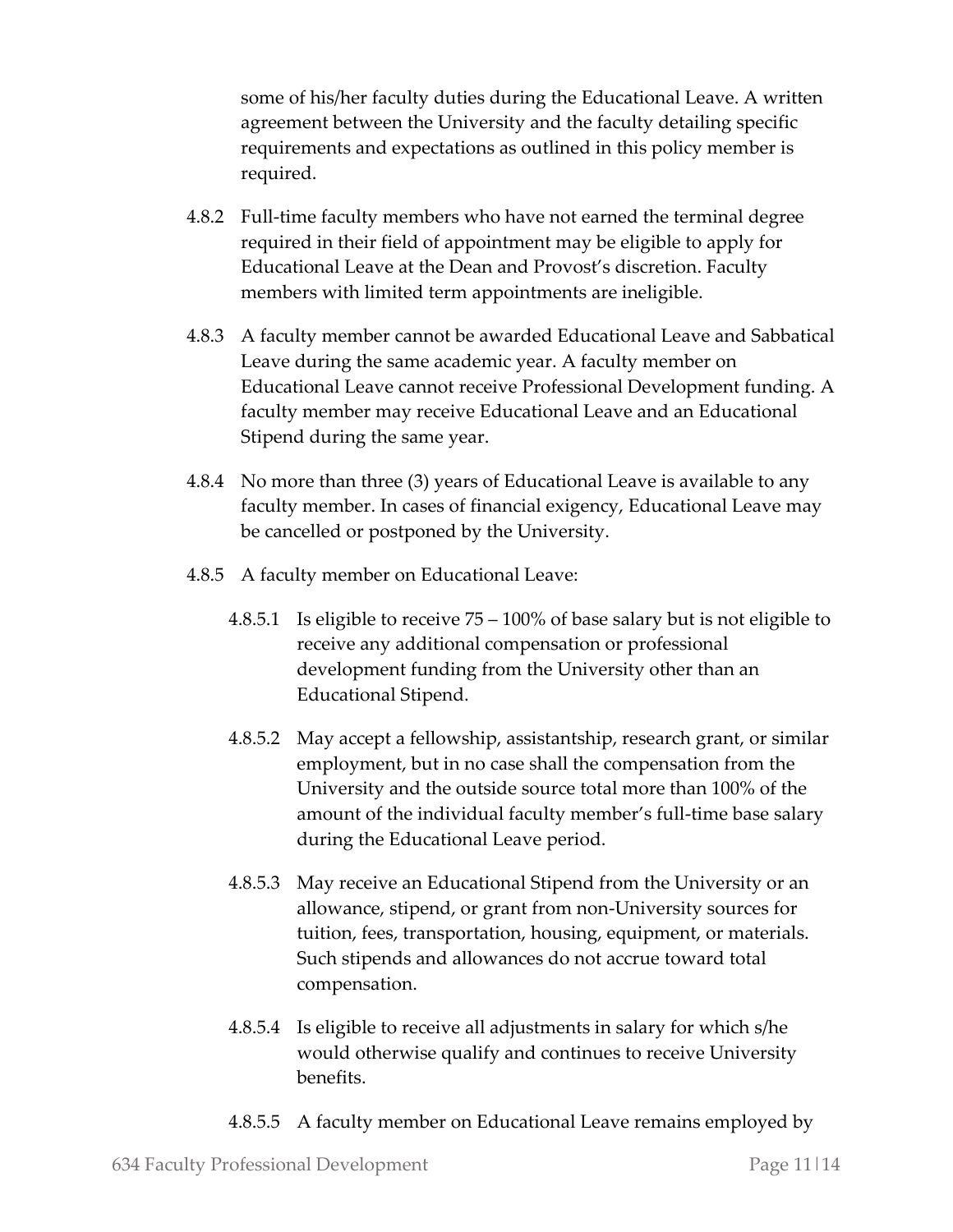the University and must perform self-evaluations and be evaluated by supervisors according to the requirements of the Faculty Evaluation Policy.

- 4.8.5.6 Verification of attendance/participation and satisfactory academic progress in the form of official transcripts must be provided to the Dean and Provost after each semester for inclusion in the faculty member's personnel file. It is expected that the faculty member will complete the terminal degree according to an agreed-upon schedule, which may be revised as needed in consultation with the dean.
	- 4.8.5.6.1 If the faculty member does not show satisfactory progress toward degree, does not complete the degree according to the agreed-upon or revised schedule, or does not provide official transcripts demonstrating progress or completion, s/he will be contractually obligated to repay the University an amount equal to the salary and the cost of employee benefits received from the University while on Educational Leave.
- 4.8.6 A period of Educational Leave may not accrue toward tenure, continuing status, non-probationary status, or rank advancement.
- 4.8.7 Post-Award Requirements:
	- 4.8.7.1 An oral report to the Board of Trustees is required after the Education Leave.
	- 4.8.7.2 At the conclusion of an Educational Leave, the faculty member is required to return to the University and serve for a period of time not less than five (5) years.
	- 4.8.7.3 If the faculty member does not return to the University and serve for at least five (5) years, s/he will be contractually obligated to repay the University an amount equal to the salary actually received and the cost of all benefits received from the University while on Educational Leave, prorated by the number of years actually served after returning from leave.
	- 4.8.7.4 A faculty member who is awarded Educational Leave may not apply for Sabbatical Leave for during the six (6) years following the end of the previous leave.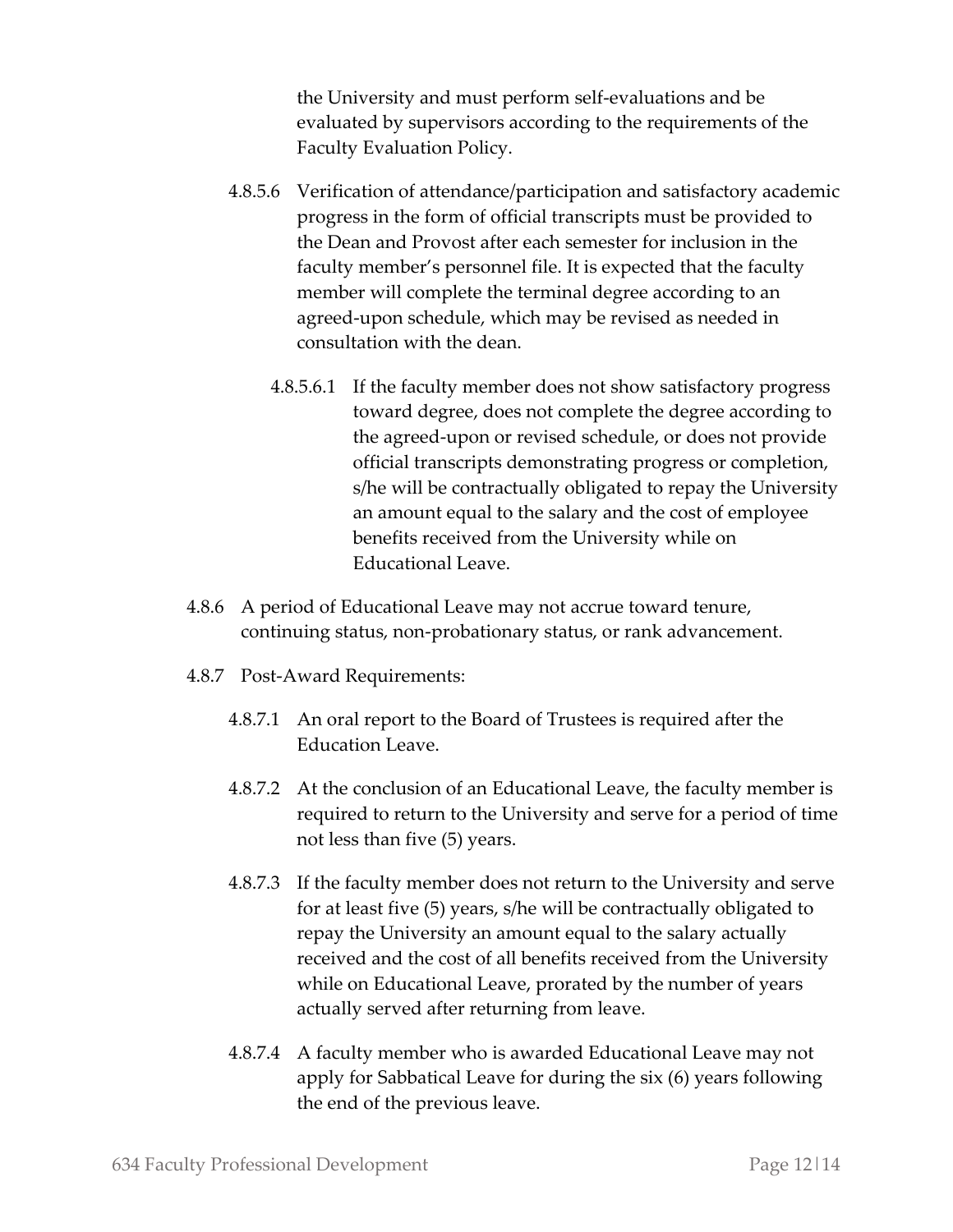#### **V. References**

#### **VI. Procedures**

- 6.1 Review and Approval Process
	- 6.1.1 The Committee reviews all professional development requests, proposals, and applications, and prioritizes them based on established criteria and available funding.
		- 6.1.1.1 Requests, proposals, and applications require the approval of the faculty member's department chair and dean before submission.
		- 6.1.1.2 Requests, applications, and proposals are submitted to the chair of the Committee.
		- 6.1.1.3 Incomplete or insufficient requests, applications, and proposals, and those received after a published deadline will not be reviewed until the next deadline for that category of professional development.
	- 6.1.2 The Committee strives to make recommendations for funding distribution that are fair and equitable to all faculty and which give priority activities with the greatest potential for positive impact on students as well as ability to fulfill institutional and other collective goals.
		- 6.1.2.1 A faculty member is not required to disclose a deficiency identified through evaluation in a funding application. The Committee will make every effort to respect the confidentiality of any faculty member whose application includes such a disclosure, but confidentiality cannot be guaranteed. A faculty member with a concern should consult with the appropriate dean.
	- 6.1.3 After review, the Committee makes a recommendation to the Provost about which applications should be funded and in what amount.
	- 6.1.4 The Provost approves or disapproves professional development awards and informs the faculty member, the faculty member's dean, and Committee chair of the amount funded.

#### **VII. Addenda**